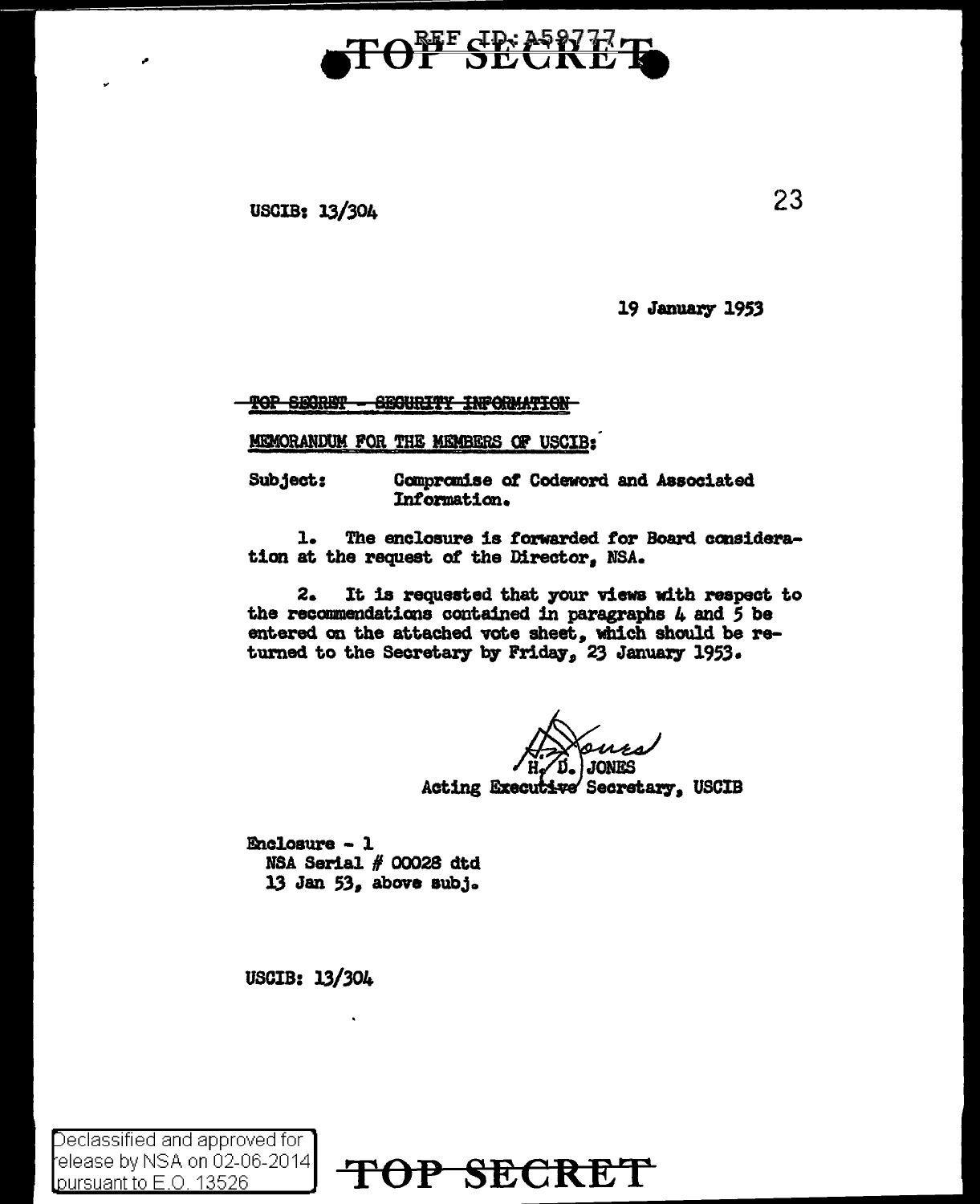

NATIONAL SECURITY AGENCY WASHINGTON 25. D. C.

 $EO 3.3(h)(2)$ PL 86-36/50 USC 3605

**Serial: 00028** 

13 January 1953

## TOP SECRET - SECURITY INFORMATION

MEMORANDUM FOR THE ACTING EXECUTIVE SECRETARY, USCIB

SUBJECT: Compromise of Codeword and Associated Information

3. The Director concurs in the view that the codeword must be considered compromised. Codeword changes normally are not made unless a compromise has occurred. Not all codeword compromises result, however, in codeword changes. No criteria have been established whereby it may be decided whether a given compromise whould be followed by a codeword change. The likelihood that the codeword may have been revealed to unauthorized persons need not be weighed in such a decision because this question will already have been considered in deciding whether a codeword compromise has occurred.

4. As a recommended criterion, changes of compromised codewords should be accomplished whenever specific security advantages resulting from such changes may be foreseen. Apparently, the only other secure criterion would be the automatic change of a codeword whenever it is compromised. Such automatic changes, however, would seem to be inefficient and uneconomical in those instances where specific security advantages are not foreseen.

5. With further reference to the codeword compromise reported by the Deputy Director, GCHQ, the Director does not foresee any security advantages which might result if the codeword were changed and recommends. therefore, that the codeword be retained.

6. With further reference to the COMINT successes revealed by the subject compromise, no further action seems to be required at this time.

TOP SECRET